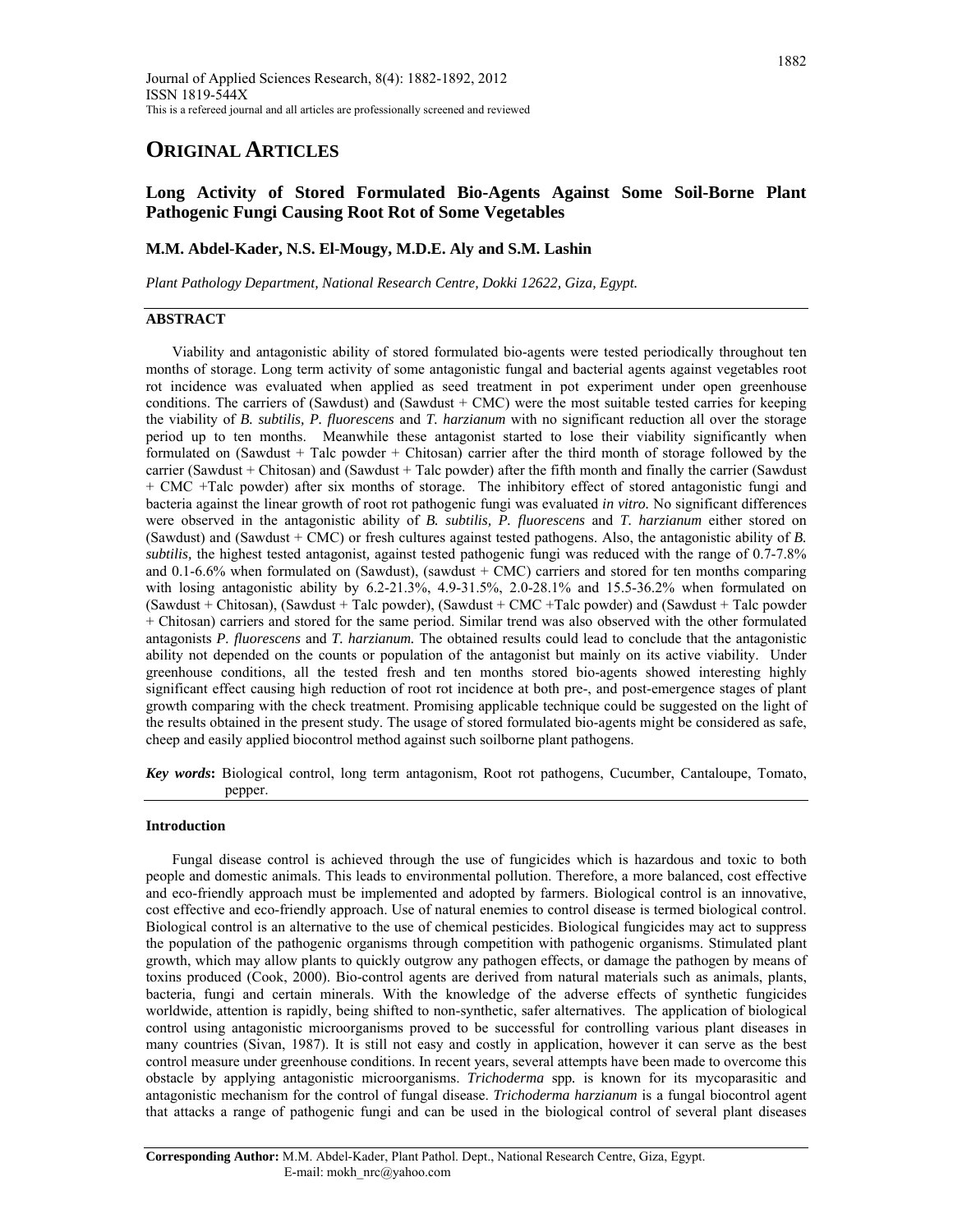(Papavizas, 1985; Chet, 1987; Samuels, 1996). *Trichoderma* spp. are well documented as effective biological control agents of plant diseases caused by soilborne fungi (Sivan and Chet, 1986; Whipps and Lumsden, 2001; McLean *et al*., 2004). Hadar *et al*. (1979 and 1984) and Elad *et al*. (1980) observed that the application of wheat bran colonized by *T. harzianum* to soil infested with *R. solani* and *Sclerotium rolfsii* reduced the incidence of root diseases caused by these pathogens in beans. As for antagonistic bacteria, Kim *et al.,* (1997) found that seed treatment with *Bacillus* spp. was actively controlled three fungal root diseases of wheat. Also, *Pseudomonas cepacia* or *Pseudomonas fluorescens* applied to pea seeds act as biological control agent against Pythium damping-off and Aphanomyces root rot and was able to reduce diseases incidence (Parke *et al.,*1991 and King and Parke, 1993). Sunick *et al.,* (1997) recorded that, *Bacillus* sp. gave a highly antagonistic effect against some pathogenic fungi including *Fusarium solani*. Moreover, Abdel-Kader (1997) reported that *Trichoderma harzianum* introduced to the soil was significantly able to reduce root rot incidence of bean plants more than the fungicide Rizolex-T.

 The objective of the present study was to evaluate the long term viability and activity of some stored antagonistic fungal and bacterial agents against some root rot pathogens either in vitro or against disease incidence under open greenhouse conditions.

#### **Materials and Methods**

#### *Laboratory Experiments:*

Different carrier materials for bio-agents propagules formulation, *i.e.* (1) Sawdust; (2) Sawdust + CMC; (3) Sawdust + Chitosan; (4) Sawdust + Talc powder; (5) Sawdust + CMC + Talc powder and (6) Sawdust + Talc powder + Chitosan were used in this test. The long-term antagonistic activity of stored formulated fungal and bacterial antagonists was evaluated using the dual culture technique (Ferreira *et al*. 1991). Bio-agents that formulated in different carrier materials were stored up to 10 months. Evaluation of both sufficient potential as antagonistic ability and determining viability as colony forming unit (cfu) of the stored formulated bio-agents were recorded monthly.

#### *Preparation Of Fungal Spores And Bacterial Cells Suspensions:*

One of antagonistic fungal inoculum (*Trichoderma harzianum*) was grown on PDA medium at 28±1°C until an abundant heavy growth of conidia was evident. Conidia were harvested by scraping the surface of the colonies with a spatula, transferred to sterilized distilled water and filtered through nylon mesh. All spore solutions were adjusted with sterile water to give a spore concentration of  $10^4$ - $10^5$  spores per milliliter. Meanwhile, antagonistic bacteria (*Bacillus subtilis*, *Pseudomonas fluorescens*) were grown on Nutrient broth medium and incubated in a rotary shaker at 200 rpm for 24 h at 28±1°C. The bacterial cells were harvested by centrifugation at 6,000 rpm for 10 min, washed twice with 0.05 M phosphate buffer at pH 7.0, and re-suspended in distilled water. The concentrations of bacterial cells in the suspensions were adjusted to  $10^5$ - $10^6$  cells per milliliter. Concentrations of both bacterial cells and fungal spores suspensions were adjusted with the aid of a haemacytometer slide. A few drops of the emulsifier Tween 20 (Sigma Co.) were added to the prepared bioagent to obtain a distributed separated spores/cells suspensions.

#### *Formulation Of Fungal And Bacterial Bio-Agents:*

Different carrier materials for bio-agents propagules formulation were used as follows:

- (1) Sawdust.
- (2) Sawdust + CMC (1g:0.1g, w:w).
- (3) Sawdust + Chitosan  $(1g:0.5$  mL, w:v)
- (4) Sawdust + Talc powder
- (5) Sawdust + CMC + Talc powder  $(1g:0.1g:0.5g, w:w:w)$ .
- (6) Sawdust + Talc powder + Chitosan (1g: 0.5g: 0.5 mL, w:v).

Sawdust and Talc powder were autoclaved (120  $^{\circ}$  C/1.5lb for 60 min.) before use then mixed to obtain the proposed stated above different formula. Fungal and bacterial spores/cells suspensions were added individually to sterilized different prepared different formula at the rate of 2:1 (carrier: suspension, W:V), then mixed thoroughly to even ensure equal distribution of microorganism suspension through the mixed carriers. The prepared mixture then placed onto paper sheet and left for air dry  $2-3$  hrs at room temp. (22-25 °C). Then after the mixtures were passed through sieve (0.25 mm-diameter) to get the formulated bio-agent in granules shape. The obtained granules were packed into dark bottles (250 mL) sealed and stored in incubators at three different temperatures 10, 15 and  $20 \pm 2^{\circ}$ C until use.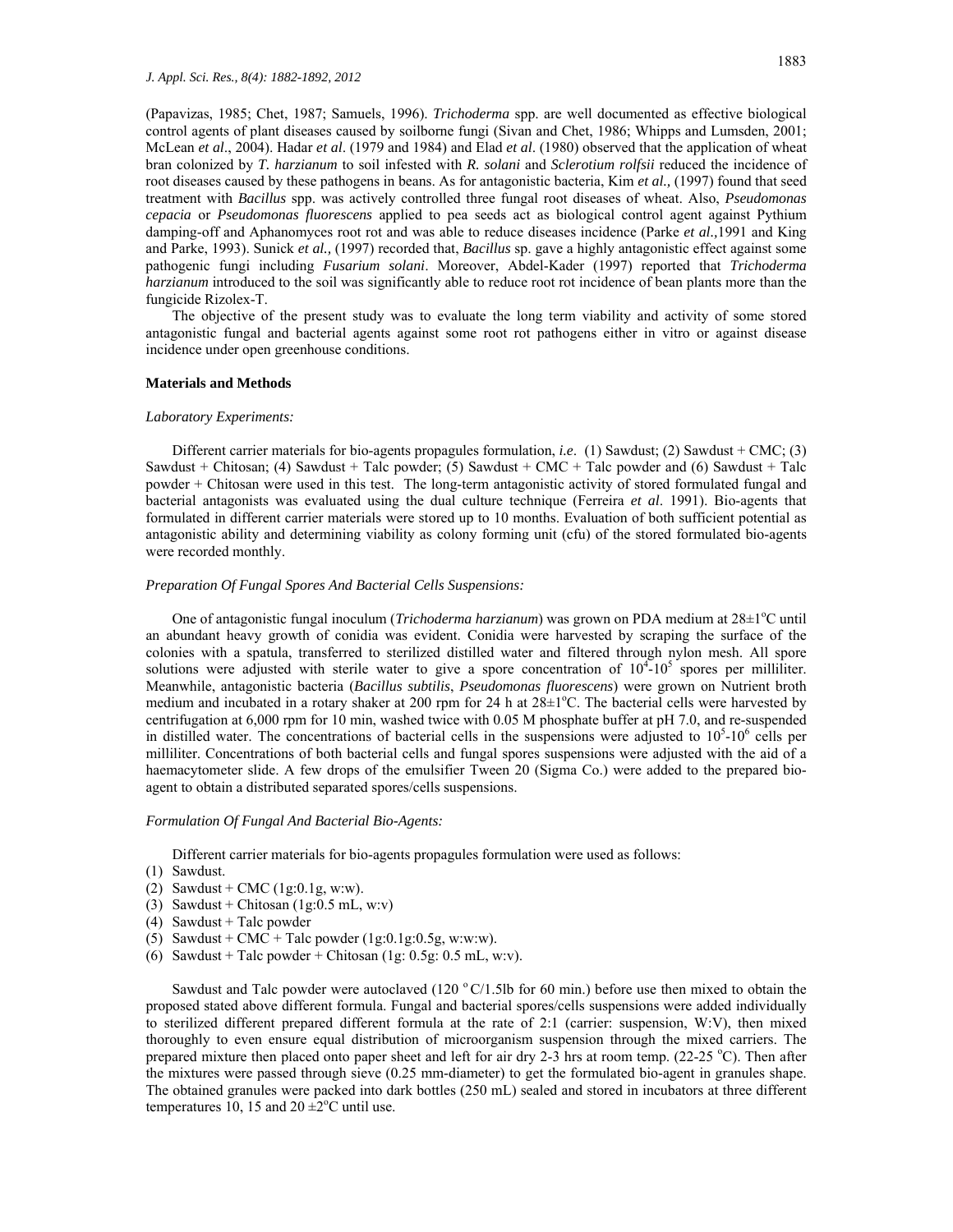#### *In Vitro Tests:*

 Evaluation of sufficient potential as antagonistic ability as well as determining viability of stored formulated bio-agents were recorded monthly.

 For determining the antagonistic activity, 25g of each formulated bio-agent were added to 75 mL of sterilized water agar medium (20g agar/1000 mL distilled water) before solidifying and rotated gently to obtain equal distribution of the added material, then poured into 9-cm-diameter Petri dishes and left for 2 hrs to reach the solid state. Disks (5 mm-diameter) of solid formulated bio-agent were obtained using cork borer. The prepared disks of each formulated bio-agent were used for testing the antagonistic ability of stored bio-agents against different soil-borne pathogenic fungi followed the method described by Ferreira *et al*. (1991). Disks obtained from fresh bio-agents cultures were used as control check treatment.

 As for determining viability of stored formulated bio-agents, the method developed by Louw and Weblely (1959) for studying the microflora of the root region was used. The plate count technique according to Allen (1961) was followed for both total fungal and bacterial counts. One gram of each stored formulated bio-agent was added to reagent bottle 99 mL of sterilized distilled water, shacked for 15 min. using bench shaker (150 rpm/min.). Serial dilutions ( $10^{-2}$  to  $10^{-5}$ ), of each stored formulated bio-agent were made up. A volume of 1.0 ml of  $10^{-2}$  and  $10^{-3}$  dilution of stored formulated fungi was poured into Perti dishes with 20 ml of Martin's medium. Meanwhile, a volume of 1.0 ml of  $10^{-4}$  and  $10^{-5}$  dilution of stored formulated bacteria was poured into Perti dishes with 20 ml of nutrient agar medium. Petri dishes were then swirled gently to ensure even distribution of fungi and bacteria in the media. Five Petri dishes were used as replicates for each particular treatment. All plates were incubated at  $28 \pm 1$ °C for 5 days for fungi and 48 hr for bacteria, then examined. Formed fungal and bacterial colonies were counted and the number of colony forming units (cfu) per 1.0g of stored formulated bioagent was calculated.

#### *Greenhouse Experiment:*

 Pot experiment was carried out in the open greenhouse of Plant Pathology Dept., National Research Centre, Egypt for evaluating bio-control activity of stored bio-agents comparing with fresh ones against root rot disease incidence. Cucumber and pepper plants were chosen in this experiment as a model of widespread vegetable crops mainly grown under protected cultivation system in Egypt and showed susceptibility to attack with root rot pathogens (El-Mougy *et al*., 2011). The selected aggressive isolates of *Fusarium solani, Rhizoctonia solani, Sclerotium rolfsii, Sclerotinia sclerotiorum* and *Pythium* sp*.* which isolated from vegetables throughout Egypt (El-Mougy *et al*., 2011) were used. Loamy soil was artificially infested individually (at the rate of 5% w:w) with a mixture inoculum of pathogenic fungi which was previously grown individually for two weeks on sand barley medium (1:1, w:w and 40% water) at  $25 \pm 2$ °C, then mixed thoroughly with the soil, then filled in plastic pots (20 cm in diameter). Another set of varied infested soils only with pathogens mixture was filled in plastic pots (20 cm in diameter), and used for comparison check treatment. Seeds of either Cucumber or Pepper were treated with inocula of stored bio-agents, fungi (*Trichoderma harzianum*) or bacteria (*Bacillus subtilis, Pseudomonas fluorescens*) at the rate of 3g/Kg of stored formulated bio-agents, meanwhile fresh bio-agents were applied as seed immersing for one hour in sticky (1g Arabic gum/L) suspension inocula  $(3x10^6 \text{ cfu/mL})$ , then air dried before sowing. Five seeds of each of Cucumber, and Pepper were planted in each pot and six replicated pots were used for each particular treatment. Percentage of root rot incidence at pre-emergence growth stage was recorded after two weeks from sowing date. Meanwhile, percentage of root rot incidence at post-emergence stage was calculated 45 days after emergence. This experiment was repeated twice in order to confirm the obtained results.

### *Statistical Analysis:*

 All experiments were set up in a complete randomized design. One-way ANOVA was used to analyze differences between antagonistic inhibitor effect and linear growth of pathogenic fungi *in vitro.* A general linear model option of the analysis system SAS (SAS Institute Inc. 1996) was used to perform the ANOVA. Duncan's multiple range test at  $P < 0.05$  level was used for means separation (Winer 1971).

#### **Results And Discussion**

#### *Laboratory Experiments:*

 The obtained results of the determination the viability and antagonistic ability of formulated different antagonists on different carriers and stored for ten months on three different incubation temperature were found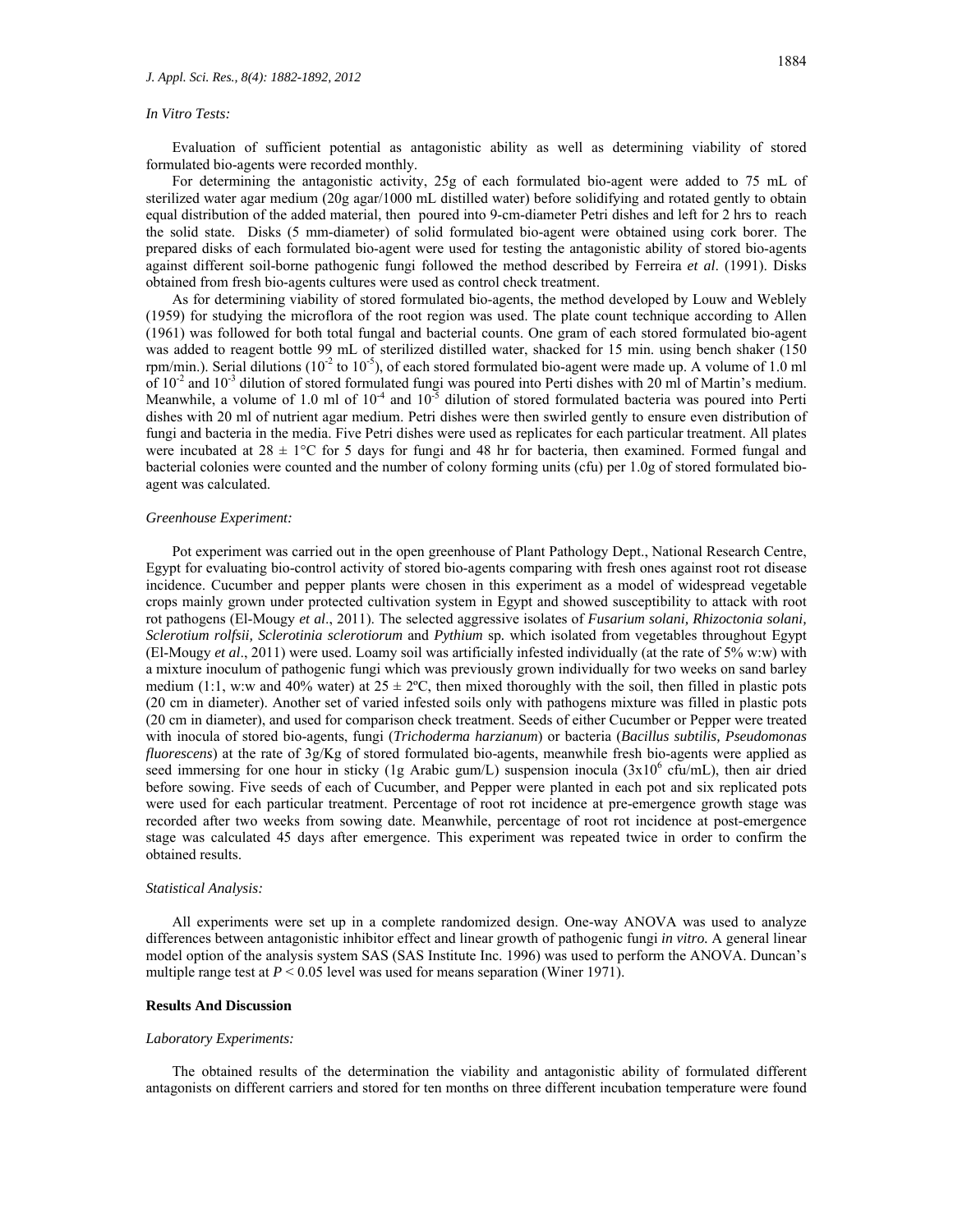to be the similar. Therefore the average results of the viability and antagonistic ability at the three incubation temperatures were calculated and presented in the following Tables and Figures.

 Data in Table (1) and Figure (1) showed the effect of storage period on the viability of antagonistic microorganisms stored for ten months on different carrier materials. Presented data revealed that the carriers of (Sawdust) and (Sawdust + CMC) were the most suitable tested carries for keeping the viability of *B. subtilis, P. fluorescence* and *T. harzianum* with no significant reduction all over the storage period up to ten months. Meanwhile these antagonist started to lose their viability significantly when formulated on (Sawdust + Talc powder + Chitosan) carrier after the third month of storage followed by the carrier (Sawdust + Chitosan) and (Sawdust + Talc powder) after the fifth month and finally the carrier (Sawdust + CMC +Talc powder) after six months of storage.

 On the other hand, the inhibitory effect of antagonistic fungi and bacteria against the linear growth of root rot pathogenic fungi was evaluated *in vitro.* The tested inhibitor factor in this study was the antagonistic agents applied as discs of either fresh growth culture or stored bio-agents formulated on different carriers as stated before.

|                                                                                                          | Antagonistic<br>microorganism | Microorganism count unit per gram of dry carrier material |        |                |        |         |                   |                   |                   |                   |                   |                    |
|----------------------------------------------------------------------------------------------------------|-------------------------------|-----------------------------------------------------------|--------|----------------|--------|---------|-------------------|-------------------|-------------------|-------------------|-------------------|--------------------|
| Carriers                                                                                                 |                               | Storage Period (month)                                    |        |                |        |         |                   |                   |                   |                   |                   |                    |
|                                                                                                          |                               | $\Omega$                                                  |        | $\overline{c}$ | 3      | 4       |                   | 6                 |                   | 8                 | 9                 | 10                 |
| Sawdust                                                                                                  | <b>B.</b> subtilis            | 34.4 a                                                    | 34.4 a | 34.4 a         | 34.4 a | 34.4 a  | 34.4 a            | 34.4a             | 33.8 a            | 33.6a             | 33.2a             | 23.8 <sub>b</sub>  |
|                                                                                                          | P. fluorescens                | 34.4 a                                                    | 34.4 a | 34.4 a         | 34.4 a | 34.4 a  | 34.4 a            | 34.4 a            | 32.8a             | 32.4 a            | 32.1 a            | 23.8 b             |
|                                                                                                          | T. harzianum                  | 28.4a                                                     | 28.4 a | 28.4 a         | 28.4 a | 28.4a   | 28.4 a            | 28.4 a            | 28.3 a            | 28.2a             | 28.0a             | 23.6 b             |
| Sawdust<br>$+$ CMC                                                                                       | <b>B.</b> subtilis            | 34.4 a                                                    | 34.4 a | 34.4 a         | 34.4 a | 34.4 a  | 34.4 a            | 34.4a             | 34.4 a            | 34.4 a            | 34.1 a            | 34.0 a             |
|                                                                                                          | P. fluorescens                | 34.4 a                                                    | 34.4 a | 34.4 a         | 34.4 a | 34.4 a  | 34.4 a            | 34.4a             | 34.4 a            | 34.4 a            | 34.2 a            | 34.0 a             |
|                                                                                                          | T. harzianum                  | 28.4 a                                                    | 28.4a  | 28.4 a         | 28.4 a | 28.4a   | 28.4a             | 28.4a             | 28.4 a            | 28.4a             | 28.3 a            | 28.1a              |
| Sawdust<br>+ Chitosan                                                                                    | <b>B.</b> subtilis            | 34.4 a                                                    | 34.4 a | 34.4 a         | 34.4 a | 34.4 a  | 34.4 a            | 28.8 b            | 22.7c             | 17.9d             | 16.4 d            | 14.2 de            |
|                                                                                                          | P. fluorescens                | 34.4 a                                                    | 34.4 a | 34.4 a         | 34.4 a | 34.4a   | 34.4 a            | 22.7 <sub>b</sub> | 18.7 c            | 14.7 d            | $12.2$ de         | $10.3$ ef          |
|                                                                                                          | T. harzianum                  | 28.4 a                                                    | 28.4 a | 28.4a          | 28.4 a | 28.4 a  | 28.4a             | 21.4 <sub>b</sub> | 18.4 c            | 16.4d             | 15.1 d            | 12.4 <sub>e</sub>  |
| Sawdust<br>+Talc powder                                                                                  | B. subtilis                   | 34.4 a                                                    | 34.4 a | 34.4 a         | 34.4 a | 34.4 a  | 34.4 a            | 23.4 <sub>b</sub> | 18.3c             | 16.2 cd           | 14.2 cd           | 12.2 e             |
|                                                                                                          | P. fluorescens                | 34.4 a                                                    | 34.4 a | 34.4 a         | 34.4 a | 34.4a   | 34.4 a            | 23.4 <sub>b</sub> | 17.5c             | 14.4 cd           | 12.8 cd           | 10.4ef             |
|                                                                                                          | T. harzianum                  | 28.4 a                                                    | 28.4 a | 28.4 a         | 28.4 a | 28.4 a  | 28.4 a            | 24.4 b            | 15.7c             | 12.1 cd           | 11.3 cd           | 9.8f               |
| Sawdust<br>$+$ CMC<br>+Talc powder                                                                       | <b>B.</b> subtilis            | 34.4 a                                                    | 34.4 a | 34.4 a         | 34.4 a | 34.4 a  | 34.4 a            | 34.4a             | 31.3 cd           | 24.0 <sub>d</sub> | 23.2d             | 21.6 de            |
|                                                                                                          | P. fluorescens                | 34.4 a                                                    | 34.4 a | 34.4 a         | 34.4 a | 34.4 a  | 34.4 a            | 34.4a             | 30.4c             | 23.1d             | 22.3d             | 20.2 de            |
|                                                                                                          | T. harzianum                  | 28.4 a                                                    | 28.4 a | 28.4 a         | 28.4 a | 28.4 a  | 28.4 a            | 28.4a             | 22.2c             | 17.0 <sub>d</sub> | 16.2d             | 13.4e              |
| Sawdust<br>+Talc powder<br>+ Chitosan                                                                    | <b>B.</b> subtilis            | 34.4 a                                                    | 34.4 a | 34.4 a         | 34.4 a | 33.8 a  | 32.2 ab           | 22.2d             | 18.1c             | 12.0 <sub>d</sub> | 10.4 <sub>e</sub> | 8.8f               |
|                                                                                                          | P. fluorescens                | 34.4 a                                                    | 34.4 a | 34.4 a         | 34.4 a | 33.6 ab | 31.0 b            | 23.1c             | 17.0 <sub>d</sub> | 11.8 <sub>e</sub> | 10.2 <sub>e</sub> | 8.4 f              |
|                                                                                                          | T. harzianum                  | 28.4 a                                                    | 28.4 a | 28.4a          | 28.4 a | 26.2 ab | 24.6 <sub>b</sub> | 19.4c             | 16.8d             | 14.2 de           | 12.8d             | 10.6 <sub>ef</sub> |
| Mean values within columns followed by the same letter are not significantly different ( $P \le 0.05$ ). |                               |                                                           |        |                |        |         |                   |                   |                   |                   |                   |                    |

**Table 1:** Effect of storage period on the viability of antagonistic microorganisms stored on different carriers.

\* Each figure represent bacterial count estimated as  $1x10^6$  cfu/g dry carrier material \*\* Each figure represent fungal count estimated as  $1x10^4$  cfu/g dry carrier material

 Presented data in Table (2) and Figure (2) showed the antagonistic ability of bio-agent microorganisms stored for ten months on different carrier materials against soil-borne pathogens comparing with the same fresh cultures bio-agents.

 Data revealed that no significant differences were observed in the antagonistic ability of *B. subtilis, P. fluorescens* and *T. harzianum* either stored on (Sawdust) and (Sawdust + CMC) or fresh cultures against tested pathogens. In this regards, data also showed that (Fig. 2) the antagonistic ability of *B. subtilis,* the highest tested antagonist*,* against tested pathogenic fungi was reduced with the range of 0.7-7.8% and 0.1-6.6% when formulated on (Sawdust), (sawdust + CMC) carriers and stored for ten months comparing with losing antagonistic ability by  $6.2-21.3\%$ ,  $4.9-31.5\%$ ,  $2.0-28.1\%$  and  $15.5-36.2\%$  when formulated on (Sawdust + Chitosan), (Sawdust + Talc powder), (Sawdust + CMC +Talc powder) and (Sawdust + Talc powder + Chitosan) carriers and stored for the same period. Similar trend was also observed with the other formulated antagonists *P. fluorescence* and *T. harzianum.* On the other hand, it is interested to note that these bio-agents significantly lost their antagonistic ability when formulated and stored up to ten months on (Sawdust + Chitosan), (Sawdust + Talc powder), (Sawdust + CMC +Talc powder) and (Sawdust + Talc powder + Chitosan) carriers. The obtained results could lead to conclude that the antagonistic ability not depended on the counts or population of the antagonist but mainly on its active viability.

 These findings were confirmed with other reports. Various carriers and polymers have been used to increase the survival rate of the organism with mixed success. Some of the biological control agents are adversely affected by the combination with some traditional chemical seed protection. These products come in dry formulations as dusts, dry spores, and gum/talc powders. Many liquid formulations are also available for sprays, dips, fluid drilling gels and solid matrix priming. These may be designed for large-scale application or planter box treatments (Sallam *et al.*, 2008).

 The market for biological control products is not only determined by agricultural aspects such as the number of diseases controlled by one biocontrol product in different crops but also by economic aspects as costeffective mass production, easy registration and the availability of competing means of control including fungicides. Shelf life is a very important parameter to be considered in the development of a formulation, because most products will have to be stored for long periods of time before they can be marketed and later applied. More recently commercial formulations of biological controls have been developed which have consistently given good control of some plant diseases (Stewart *et al.*, 2001).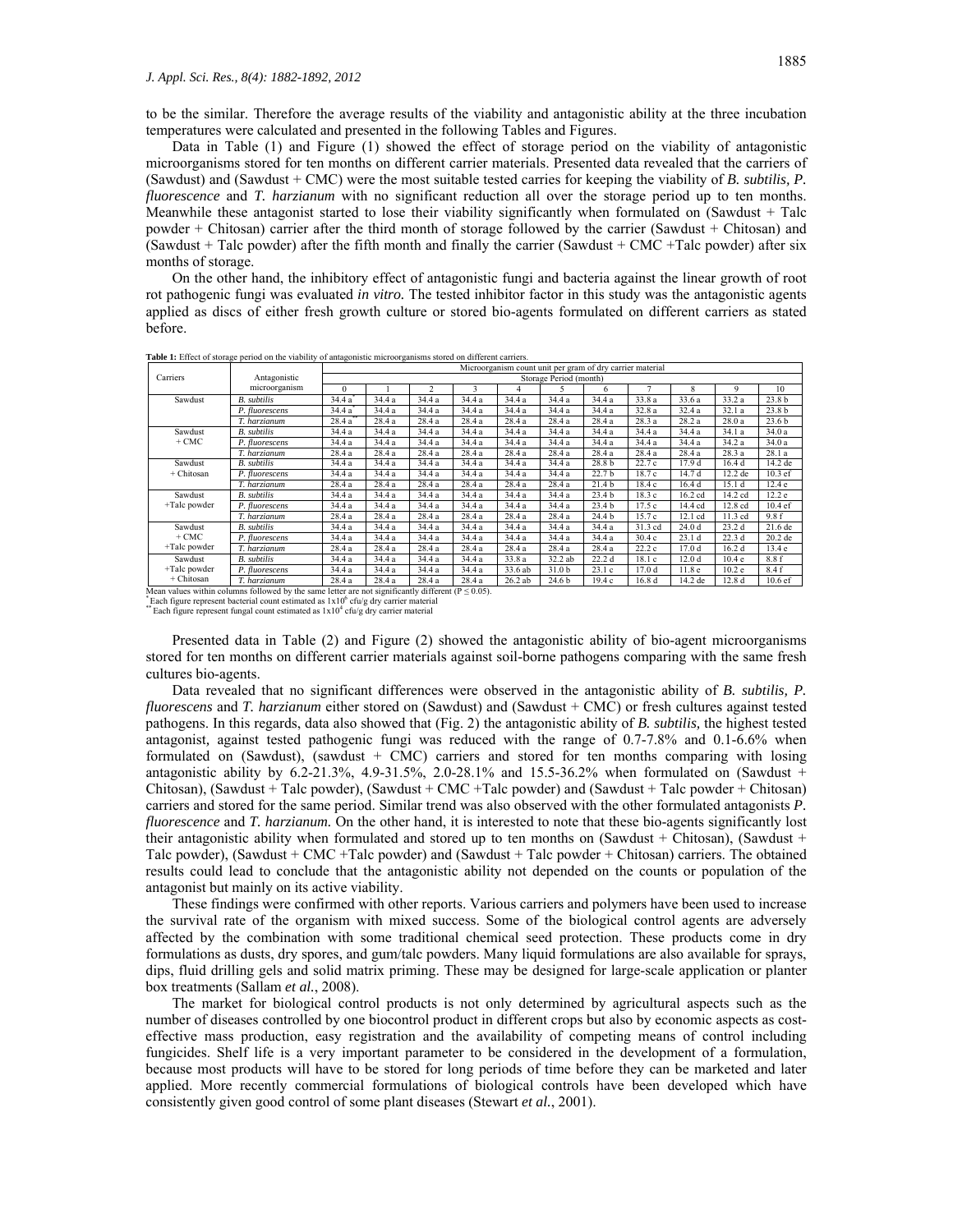| Carriers                                                                                                                                     | Stored Antagonistic<br>microorganism<br>(after 10 month<br>of storage) | Growth reduction of tested soil-borne pathogenic fungi (%) |                    |                    |                   |                   |                   |                   |                   |                   |  |
|----------------------------------------------------------------------------------------------------------------------------------------------|------------------------------------------------------------------------|------------------------------------------------------------|--------------------|--------------------|-------------------|-------------------|-------------------|-------------------|-------------------|-------------------|--|
|                                                                                                                                              |                                                                        | s.<br>rolfsii                                              | $\frac{R}{solami}$ | $\frac{F}{solani}$ | axysporum<br>E,   | sclerotiorum<br>∽ | S.<br>minor       | phaseolina<br>A.  | $Pythium$<br>Sp.  | A.<br>solani      |  |
| Sawdust                                                                                                                                      | <b>B.</b> subtilis                                                     | 72.4 b                                                     | 75.6 b             | 80.0a              | 80.0 a            | 55.6 d            | 57.6 d            | 62.3c             | 76.4 b            | 76.6 b            |  |
|                                                                                                                                              | P. fluorescens                                                         | 73.2 b                                                     | 78.6 b             | 74.7 b             | 74.4 b            | 50.0 d            | 50.0 d            | 56.6 d            | 73.8 <sub>b</sub> | 73.6 <sub>b</sub> |  |
|                                                                                                                                              | T. harzianum                                                           | 82.4 a                                                     | 84.7 a             | 80.2a              | 80.3 a            | 60.6c             | 70.4 b            | 82.6 a            | 82.4 a            | 80.0 a            |  |
| Sawdust<br>$+$ CMC                                                                                                                           | <b>B.</b> subtilis                                                     | 73.4 b                                                     | 76.6 b             | 80.0a              | 80.0 a            | 54.6 d            | 56.6 d            | 60.3d             | 76.4 b            | 74.6 b            |  |
|                                                                                                                                              | P. fluorescens                                                         | 74.2 b                                                     | 77.6 b             | 72.7 b             | 72.4 b            | 51.0 d            | 52.0 d            | 55.6 c            | 74.8 b            | 74.6 b            |  |
|                                                                                                                                              | T. harzianum                                                           | 80.0a                                                      | 84.2 a             | 80.0a              | 82.3a             | 60.6c             | 70.4 <sub>b</sub> | 80.6 a            | 84.4 a            | 80.0 a            |  |
| Sawdust<br>+ Chitosan                                                                                                                        | <b>B.</b> subtilis                                                     | 66.6 c                                                     | 65.6 c             | 63.3 c             | 70.4 b            | 48.8 e            | 45.0 d            | 60.4c             | 66.6 c            | 62.6c             |  |
|                                                                                                                                              | P. fluorescens                                                         | 60.0c                                                      | 62.4 c             | 62.0c              | 60.1c             | 42.2 e            | 44.4 e            | 62.2 c            | 58.8 d            | 60.0c             |  |
|                                                                                                                                              | T. harzianum                                                           | 58.8 d                                                     | 54.6 d             | 55.5 d             | 69.2 c            | 55.5 d            | 50.0 d            | 55.5 d            | 55.5 d            | 56.8 d            |  |
| Sawdust<br>$+$ Talc<br>powder                                                                                                                | <b>B.</b> subtilis                                                     | 62.2c                                                      | 60.0c              | 61.4c              | 67.4 c            | 46.4 e            | 44.4 e            | 61.2c             | 54.4 d            | 60.2c             |  |
|                                                                                                                                              | P. fluorescens                                                         | 58.6 d                                                     | 53.6 d             | 57.7 d             | 58.8 d            | 40.0 e            | 40.2 e            | 56.4 d            | 55.5 d            | 54.6 d            |  |
|                                                                                                                                              | T. harzianum                                                           | 60.0c                                                      | 64.2 c             | 63.3c              | 70.0 <sub>b</sub> | 50.0 d            | 55.5 d            | 62.2c             | 50.0 <sub>d</sub> | 61.0c             |  |
| Sawdust<br>$+$ CMC+Talc<br>powder                                                                                                            | <b>B.</b> subtilis                                                     | 64.4 c                                                     | 60.0c              | 62.7c              | 66.6 c            | 45.0e             | 42.2 e            | 63.1c             | 60.0c             | 64.4 c            |  |
|                                                                                                                                              | P. fluorescens                                                         | 60.0c                                                      | 63.6 c             | 61.4c              | 48.4 e            | 45.0 e            | 40.0 e            | 60.0c             | 57.3 d            | 62.0c             |  |
|                                                                                                                                              | T. harzianum                                                           | 72.4 b                                                     | 71.6 b             | 70.4 b             | 62.2c             | 52.2 d            | 45.0 e            | 71.4 <sub>b</sub> | 62.2c             | 70.4 b            |  |
| Sawdust<br>+Talc Powder<br>+ Chitosan                                                                                                        | <b>B.</b> subtilis                                                     | 58.8 d                                                     | 44.4 e             | 56.6 d             | 55.5 d            | 42.2e             | 38.8 f            | 54.4 d            | 50.0 <sub>d</sub> | 57.8 d            |  |
|                                                                                                                                              | P. fluorescens                                                         | 56.4 d                                                     | 48.8 e             | 54.4 d             | 44.4 e            | 43.3 e            | 40.0 e            | 48.6 e            | 52.2 d            | 55.4d             |  |
|                                                                                                                                              | T. harzianum                                                           | 64.4 c                                                     | 43.6 e             | 62.2c              | 60.0c             | 45.0e             | 41.6e             | 60.0c             | 58.8 d            | 62.4c             |  |
| Fresh cultures<br>Mean values within columns for each organism followed by the same letter are not significantly different ( $P \le 0.05$ ). | <b>B.</b> subtilis                                                     | 78.6 b                                                     | 76.7 b             | 80.8a              | 80.6 a            | 57.6 d            | 58.7 d            | 64.4 c            | 78.4 b            | 79.6 b            |  |
|                                                                                                                                              | P. fluorescens                                                         | 76.2 b                                                     | 79.6 b             | 76.7 b             | 75.4 b            | 52.6 d            | 50.4 d            | 58.6 d            | 78.8 b            | 76.6 b            |  |
|                                                                                                                                              | T. harzianum                                                           | 84.4 a                                                     | 86.7 a             | 82.2 a             | 83.3 a            | 62.6 c            | 72.4 b            | 86.6 a            | 87.4 a            | 81.4 a            |  |

**Table 2:** Effect of storage period on the antagonistic ability of bio-agent microorganisms stored for ten months on different carrier materials against soil-borne pathogenic fungi.



**Fig. 1:** Average reduction (%) in viability of formulated bio-agents microorganisms stored for ten months on different carrier materials.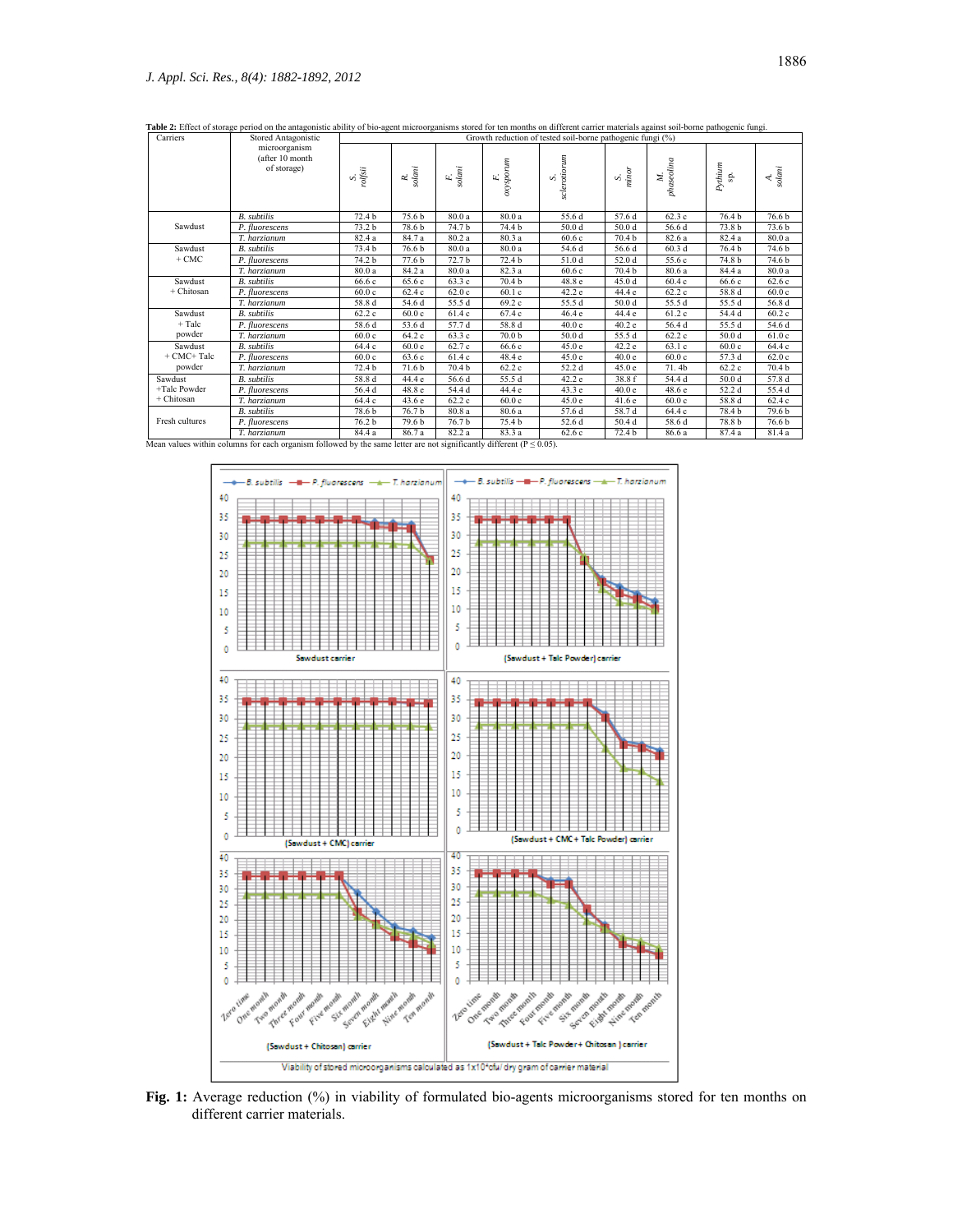Sallam *et al*., (2008) reported that the effect of storage time at room temperature on the viability of *Trichoderma* spp. in the prepared formulations showed that more than 40% viability of the colonies was recorded at room temperature storage after 4 months. The lowest viability was observed in all fungal formulates after 4 months. Similar results were obtained by Walker and Connick (1983) who declared that formulations of *Trichoderma* spp. after stored at ambient conditions for 6 to 8 months.



**Fig. 2:** Average reduction (%) in the antagonistic ability of formulated bio-agent microorganisms stored for ten months on different carrier materials against soil-borne pathogens.

 However, Küçük and Kivanç (2005) mentioned that no viability was observed in different soils at 30°C after 9 weeks, whereas there was viability in all soils at 4°C even after 24 weeks. In nature wide range of organic substrates could be used for the solid-state fermentation for mass multiplication. Solid fermentation media consisting of inert carriers with food bases was used for mass production of biocontrol agents (Lewis, 1991).The media with relatively low microbial content would be suited for solid-state fermentation and for the amendment of biocontrol agents. Solid substrates include straws, wheat bran, sawdust, moistened bagasse, sorghum grains, paddy chaff, and decomposed coir pith, farmyard manure and other substrates rich in cellulose for inoculums production. In the present study formulated bio-agents on base of sawdust and sawdust + CMC was found to be the most suitable carriers tested for keeping both viability and antagonistic ability of stored both fungi and bacteria bioagents for up to ten months (300 day). Also, Vidhyasekaran and Muthamilan, 1995 recorded that *Pseudomonas fluorescens* strains showed inhibitory action against the chickpea (*Cicer arietinum*) wilt pathogen *Fusarium oxysporum* f. sp. *ciceris* under *in* vitro studies. They assessed the efficacy of various carriers in sustaining the population of these strains during storage and found that in talc-based and peat-based formulations the bacteria survived even up to 240 days of storage although the population declined from 30 days, while chickpea seeds treated with talc-based formulations, *P. fluorescens* survived on the seeds for at least 180 days. Furthermore, growth population and viability of antagonists–primed seeds during storage were reported also by several workers. Harman *et al.* (1989) found that *T. harzianum* strain T-22 increased 10-fold during matrix priming of tomato and cucumber seeds. Viability of the encapsulated *T. harzianum* remained high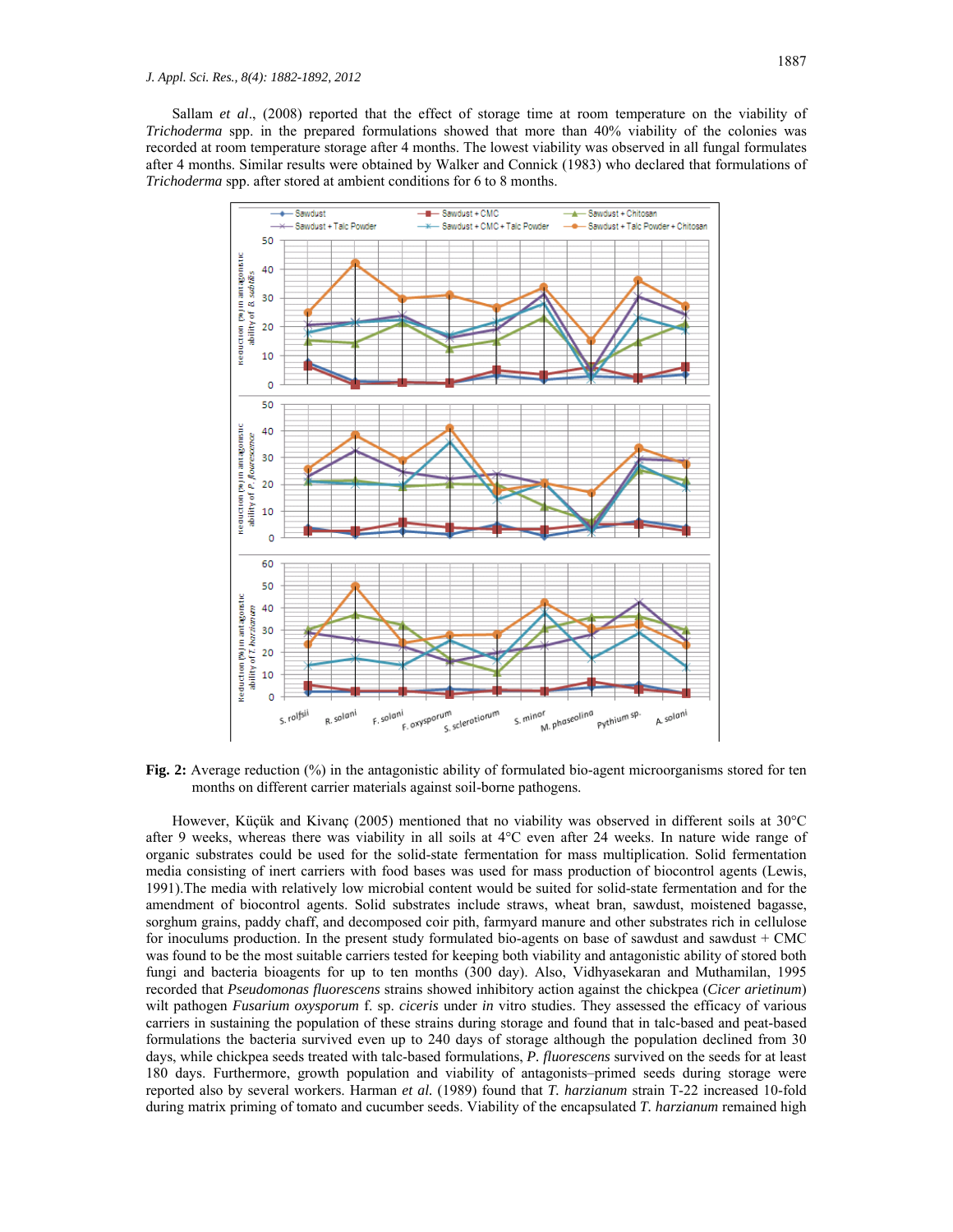for at least six months when stored at 5°C. The suppressiveness of Zeolite- and peat-based of *Paenibacillus* sp. and *Streptomyces* sp. formulation stored at room temperature or at 4<sup>°</sup>C was retained for over six months (Sing *et al.,* 1999).

 On the other hand several carriers for formulating bio-agents had been reported. Formulations of fluorescent Pseudomonas were developed through liquid fermentation technology. The fermented biomass was mixed with different carrier materials (Talc/ Peat/ Kaolinite/ Lignite/ Vermiculite) and stickers (Vidhyasekaran and Muthamilan, 1995). Krishnamurthy and Gnanamanickam (1998) developed talc based formulation of *P. fluorescens* for the management of rice blast caused by *Pyricularia grisea*, in which methyl cellulose and talc was mixed at 1: 4 ratio and blended with equal volume of bacterial suspension at a concentration of  $10^{10}$ cfu/ml. Nandakumar *et al*. (2001) developed talc based strain mixture formulation of fluorescent pseudomonades. It was prepared by mixing equal volume of individual strains and blended with talc as per Vidhyasekaran and Muthamilan (1995). Talc based strain mixtures were effective against rice sheath blight and increased plant yield under field conditions than the application of individual strains. Talc and peat based formulations of *P. chlororaphis* and *B. subtilis* were prepared and used for the management of turmeric rhizome rot (Nakkeeran *et al*., 2004). One school of thought explains that CMC is added as a sticker at 1:4 ratio to talc. Though it is effective in disease management, it would lead to the increase in the production cost, which would prevent the growers to adopt the technology. More over another school of thought explain that CMC and talc should be used at 1:100 ratios. Hence feasibility of the technique and shelf life of the product has to be evaluated to make the technology as a viable component in disease management so as to promote organic farming.

#### *Greenhouse Experiment:*

 So far, few biological control agents have achieved success under field conditions. Among the hundreds of organisms identified as potential biological disease control agent, only few have resulted in proving commercially acceptable control of these diseases (Warrior *et al*., 2002). A fungal biocontrol preparation for control or prevention of plant fungal diseases comprises sporulated fungal biomass and a carrier preferably is vermiculite. Different formulations have been used in control soil borne pathogens, these are, fungal spores (Harman *et al.*, 1980), and powdery preparations of fungal mycelium (Latunde-Dada, 1993). A biocontrol formulation with agricultural potential should possess several desirable characteristics such as: easy preparation and application, stability, adequate shelf life, abundant viable propagules, and low cost (Churchill, 1982). The formulation should be amenable for application to both phylloplane and rhizosphere, depending on the pathogens and plants to be controlled. Formulation of the bio-agents to reduce incidence of the diseases caused by soilborne pathogens in the field is of great importance in biocontrol of such diseases. Therefore the present work was aimed also to determine the efficacy of application of formulation contained the *B. subtilis, P. fluorescens* and *T. harzianum* as seed treatment against root rot diseases of Cucumber and Pepper under greenhouse conditions.

| Carriers        | Stored Antagonistic                          | Root rot incidence %                   |                   |                             |                    |  |  |  |
|-----------------|----------------------------------------------|----------------------------------------|-------------------|-----------------------------|--------------------|--|--|--|
|                 | microorganism<br>(after 10 month of storage) | Pre-emergence growth stage             |                   | Post-emergence growth stage |                    |  |  |  |
|                 |                                              | Cucumber                               | Pepper            | Cucumber                    | Pepper             |  |  |  |
|                 | <b>B.</b> subtilis                           | 13.3 g                                 | 13.3 g            | 11.5f                       | 13.0 g             |  |  |  |
| Sawdust         | P. fluorescens                               | 16.0 f                                 | 16.0 f            | 13.0 <sub>e</sub>           | 14.2 f             |  |  |  |
|                 | T. harzianum                                 | 20.0 <sub>e</sub>                      | 20.0 <sub>e</sub> | 14.2 de                     | 14.2 f             |  |  |  |
| Sawdust         | <b>B.</b> subtilis                           | 16.0 f                                 | 16.0 f            | 12.5e                       | 13.6 g             |  |  |  |
| $+$ CMC         | P. fluorescens                               | 20.0 <sub>e</sub><br>20.0 <sub>e</sub> |                   | 15.7d                       | $15.0 \text{ ef}$  |  |  |  |
|                 | T. harzianum                                 | 20.0 <sub>e</sub>                      | 20.0 <sub>e</sub> | 15.0 <sub>d</sub>           | $15.0 \text{ ef}$  |  |  |  |
| Sawdust         | <b>B.</b> subtilis                           | 23.3d                                  | 23.3 d            | 12.5 e                      | 16.6e              |  |  |  |
| $+Chitosan$     | P. fluorescens                               | $26.6$ cd                              | 23.3d             | 15.7d                       | 16.6e              |  |  |  |
|                 | T. harzianum                                 | 26.6 cd                                | $26.6$ cd         | 13.6e                       | 18.1c              |  |  |  |
| Sawdust         | <b>B.</b> subtilis                           | 26.6 cd                                | 30.0 <sub>c</sub> | 16.0c                       | 16.6e              |  |  |  |
| $+$ Talc powder | P. fluorescens                               | 30.0 <sub>c</sub>                      | 30.0 <sub>c</sub> | 18.1 bc                     | 18.1c              |  |  |  |
|                 | T. harzianum                                 | 30.0c                                  | 33.3 bc           | 18.1 bc                     | 19.0 <sub>bc</sub> |  |  |  |
| Sawdust         | <b>B.</b> subtilis                           | 33.3 bc                                | 33.3 bc           | 16.6c                       | 16.0 e             |  |  |  |
| $+$ CMC         | P. fluorescens                               | 36.6 <sub>b</sub>                      | 36.6 b            | 18.1 bc                     | 16.6e              |  |  |  |
| $+$ Talc powder | T. harzianum                                 | 36.6 <sub>b</sub>                      | 36.6 b            | 18.1 bc                     | 17.3 cd            |  |  |  |
| Sawdust         | <b>B.</b> subtilis                           | 33.3 bc                                | 33.3 bc           | 17.3 bc                     | 17.3 cd            |  |  |  |
| $+$ Talc powder | P. fluorescens                               | 36.6 <sub>b</sub>                      | 36.6 <sub>b</sub> | 18.1 bc                     | 19.0 <sub>bc</sub> |  |  |  |
| + Chitosan      | T. harzianum                                 | 36.6 <sub>b</sub>                      | 36.6 b            | 20.0 <sub>b</sub>           | 20.0 <sub>b</sub>  |  |  |  |
|                 | <b>B.</b> subtilis                           | 13.3 g                                 | 13.3 <sub>g</sub> | 12.5 e                      | $13.6\ g$          |  |  |  |
| Fresh cultures  | P. fluorescens                               | 16.0 f                                 | 16.0 f            | 13.0 <sub>e</sub>           | $15.0 \text{ ef}$  |  |  |  |
|                 | T. harzianum                                 | 20.0 <sub>e</sub>                      | 20.0 <sub>e</sub> | 14.2 de                     | 16.6e              |  |  |  |
| Control         |                                              | 54.6 a                                 | 51.9 a            | 24.3 a                      | 27.4a              |  |  |  |

**Table 3:** Effect of stored antagonistic bio-agents against root disease incidence of cucumber and pepper under open greenhouse conditions.

Mean values within columns followed by the same letter for each growth stage are not significantly different ( $P \le 0.05$ ).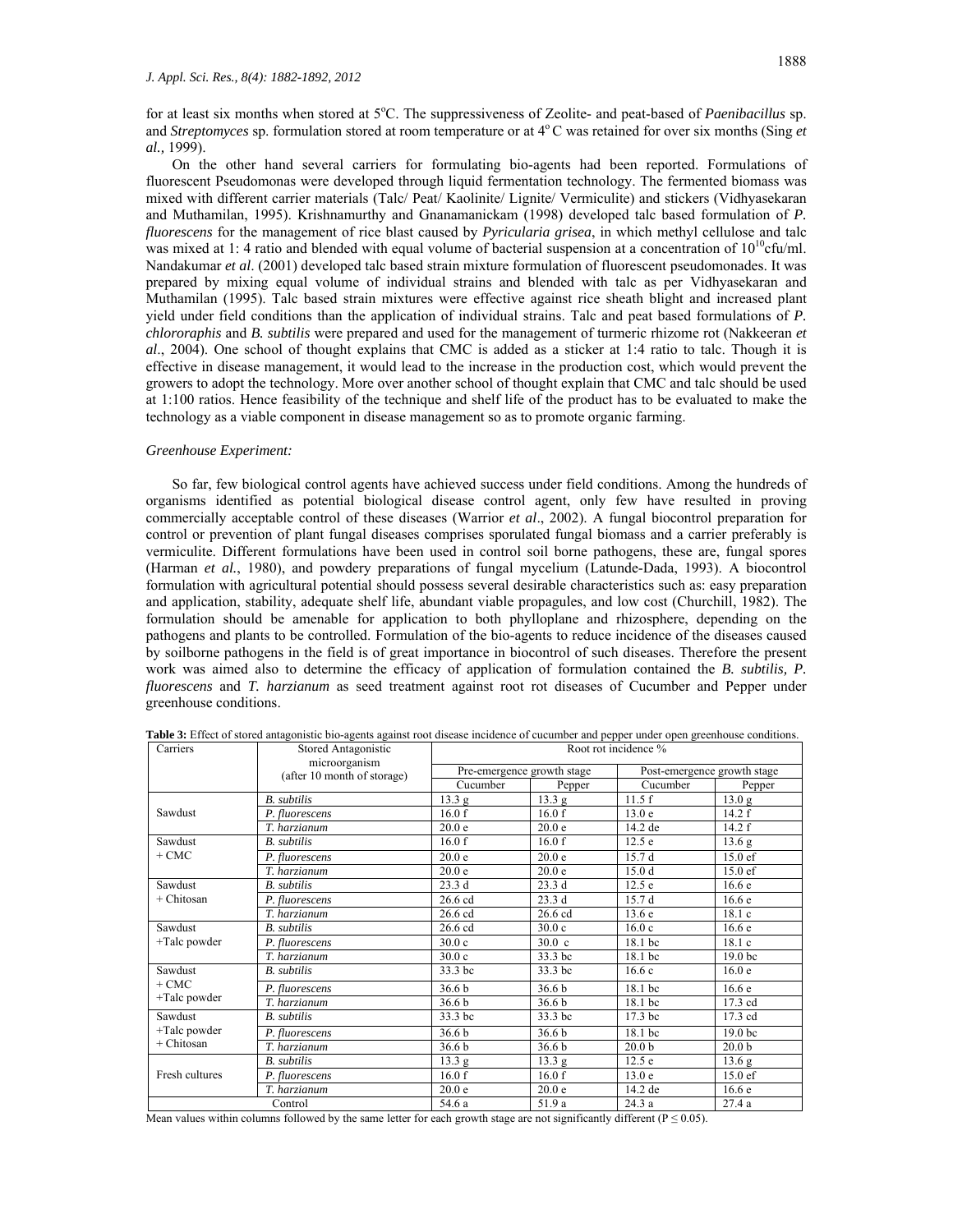In the present study, the efficacy of using stored formulated various antagonistic fungi and bacteria as seed treatment against root rot incidence of cucumber and pepper was evaluated in pots experiment using soil artificially infested with the disease incidents under greenhouse conditions. Results of pre-, and post-emergence root rot incidence were presented in (Table 3 and Fig. 3). Presented data reveal that all the tested fresh and stored bio-agents showed interesting highly significant effect causing high reduction of root rot incidence at both pre-, and post-emergence stages of plant growth comparing with the check treatment. No significant differences were observed between fresh applied bio-agents cultures and stored ones formulated on (Sawdust) and (Sawdust + CMC) carriers.



**Fig. 3:** Effect of stored antagonistic bio-agents against root disease incidence (a & b) of cucumber and pepper under open greenhouse conditions.

 Meanwhile stored bio-agents on (Sawdust + Chitosan); (Sawdust +Talc powder); (Sawdust + CMC +Talc powder) and (Sawdust +Talc powder + Chitosan) carriers showed less significant protective effect against root rot disease incidence. They showed low significant pre-emergence root rot incidence ranged between 23.3-36.6% for applied fungal and bacterial, respectively comparing with untreated and check treatments which recorded as 54.6 and 51.9% for cucumber and pepper, in respective order. Similar trend concerning postemergence root rot incidence (Table 3) was observed. All treatments varied in their effect on disease incidence. Treated seeds showed higher significant reduction on disease incidence than untreated ones. Moreover, bacterial treatment showed superior effect on disease incidence (11.5-14.2%) followed by fungal treatment (14.2-20.0%).

 It is also interesting to note that, more reduction in disease incidence was observed at post-emergence stage of plant growth than at pre-emergence. This observation could be attributed to their sensitivity to the fluctuations in environmental conditions and are inconsistent in their performance. Similar observation was also reported by several investigators. Backman *et al*. (1977) stated that 60-75% of the cotton crop in US is treated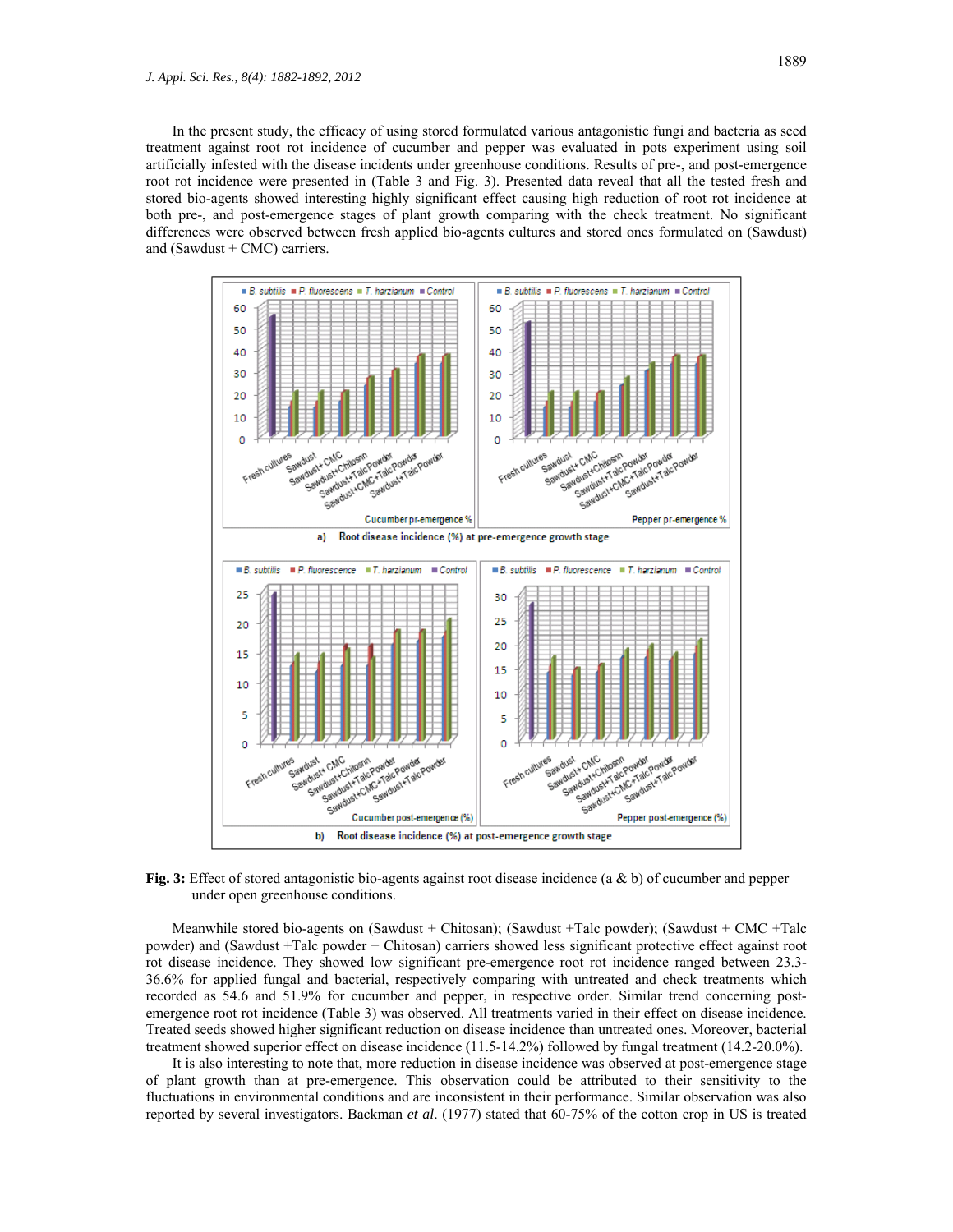with *B. subtilis* for the management of soilborne pathogens encountered in cotton ecosystem. Among several PGPR strains *Bacillus* based products gains momentum for commercialization. Because, *Bacillus* spp., produce endospores tolerant to extremes of abiotic environments such as temperature, pH, pesticides and fertilizers (Backman *et al*., 1997). Furthermore, seed treatment of pigeonpea with talc based formulation of fluorescent pseudomonads at the rate of 4g/kg of seed followed by soil application at the rate of 2.5 kg/ha at 0, 30, and 60 days after sowing controlled pigeonpea wilt incidence under field conditions. The additional soil application of talc based formulation improved disease control and increased yield compared to seed treatment alone (Vidhyasekaran *et al*., 1997). Delivering of *P. fluorescens* as seed treatment followed by three foliar applications suppressed rice blast under field conditions (Krishnamurthy and Gnanamanickam, 1998). Combined application of talc based formulation of fluorescent pseudomonads comprising of Pf1 and FP7 through seed treatment, seedling dip, soil application and foliar spray suppressed rice sheath blight and increased plant growth better than application of the same strain mixture either through seed, seedling dip or soil (Nandakumar *et al*., 2001). Biological control of plant pathogens is becoming an important component of plant disease management practices. In the present study the used fungal and bacterial antagonists proved their highly inhibitor effect against root rot pathogens under *in vitro* and *in vivo* conditions. These results are also confirmed by several researchers (Bell *et al.,* 1982; Abdel-Kader, 1997 and El-Mougy, 2001). Biological control of seedling diseases using antagonistic fungi and bacteria has received increasing attention. Antagonists applied to seeds prior to planting colonize the rhizosphere of seedlings and thus are present at or near the pathogen' infection court, where they act by producing antifungal or antibiotic compounds, through hyperparasitism, or by competitively colonizing spermosphere and rhizosphere substrates (Taylor and Harman, 1990). Seed treatment is an attractive delivery system either fungal or bacterial bioprotectants (Wright *et al.* 2003). Bio-protectants applied to seeds may not only protect seeds (Sivan and Chet, 1986) but also may colonize and protect roots (Chao, *et al*., 1986). The term bio-priming has been used by at least research groups, and each group has used a different technique to achieve bio-priming. Harman and Taylor (1988) added their biocontrol agents directly to the Solid Matrix Priming (SMP), which allowed the *T. harzianum* to colonize the seeds during the priming process. On the other hand, Callan *et al* (1990) added a suspension of the bacterium *Pseudomonas fluorescens* to 1.5% methyl cellulose coated, surface sterilized sweet corn seed prior to hydrating the seeds between moistened paper towels. The two methods were used to protect tomato and sweet corn against Pythium damping-off. In the present study bio-priming cucumber and pepper seeds bio-treatment was applied through mixing with stored formulated bioagents or imbibing seeds into solution of fresh bio-agents cultures for 1h as a period time for allowing seeds' colonization before drying. A successful antagonist should colonize rhizosphere during seed germination (Weller, 1983). It is evident that antagonistic biagent can affect plant resistance to a pathogen either by inducing the basal level of defense reactions immediately after treatment or by enhancing a capacity for rapid and effective activation of cellular defense responses, which are induced only after contact with a challenging pathogen, a process known as "sensitization" or "priming" (Conrath *et al*., 2002). Also, Jensen *et al.*, (2004) reported that based on microscopic evaluation of the growth a distribution of the antagonist during priming, *Clonostachys rosea* colonized the whole surface of the pericarp, including the apex of carrot seed where the primary root emerges. These reports are in agreements with the obtained results in the present study.

 Promising applicable technique could be suggested on the light of the results obtained in the present study. The usage stored formulated bio-agents might be considered as safe, cheep and easily applied biocontrol method as seed or soil application against such soilborne plant pathogens particularly in organic farms taken in consideration avoidance of environmental pollution.

### **Acknowledgement**

 This work was supported financially by the Science and Technology Development Fund (STDF), Egypt, Grant No. 1059.

# **References**

Abdel-Kader, M.M., 1997. Field application of *Trichoderma harzianum* as biocide for control of bean root rot disease. Egypt. J. Phytopathol*.,* 25: 19-25.

Allen, O.N., 1961. Experiments on Soil Bacteriology. Burgess Publishing Co., Minnesota, USA., PP: 214.

- Backman, P.A., M. Wilson, J.F. Murphy, 1997. Bacteria for biological control of plant diseases. In: Rechcigl, N. A. and Rechecigl, J.E (eds) *Environmentally Safe Approaches to Crop Disease Control* Lewis Publishers, Boca Raton, Florida, pp: 95-109.
- Bell, D.K., H.D. Wells, B.B. Markham, 1982. *In vitro* antagonism of *Trichoderma* species against six fungal plant pathogens. *Phytopathology*, 72: 379-382.
- Callan, N.W., D.E. Mathre and J.B. Miller, 1990. Bio-priming seed treatment for biological control of *Pythium ultimum* pre-emergence damping-off in sh2 sweet corn. *Plant Disease*, 74: 368-372.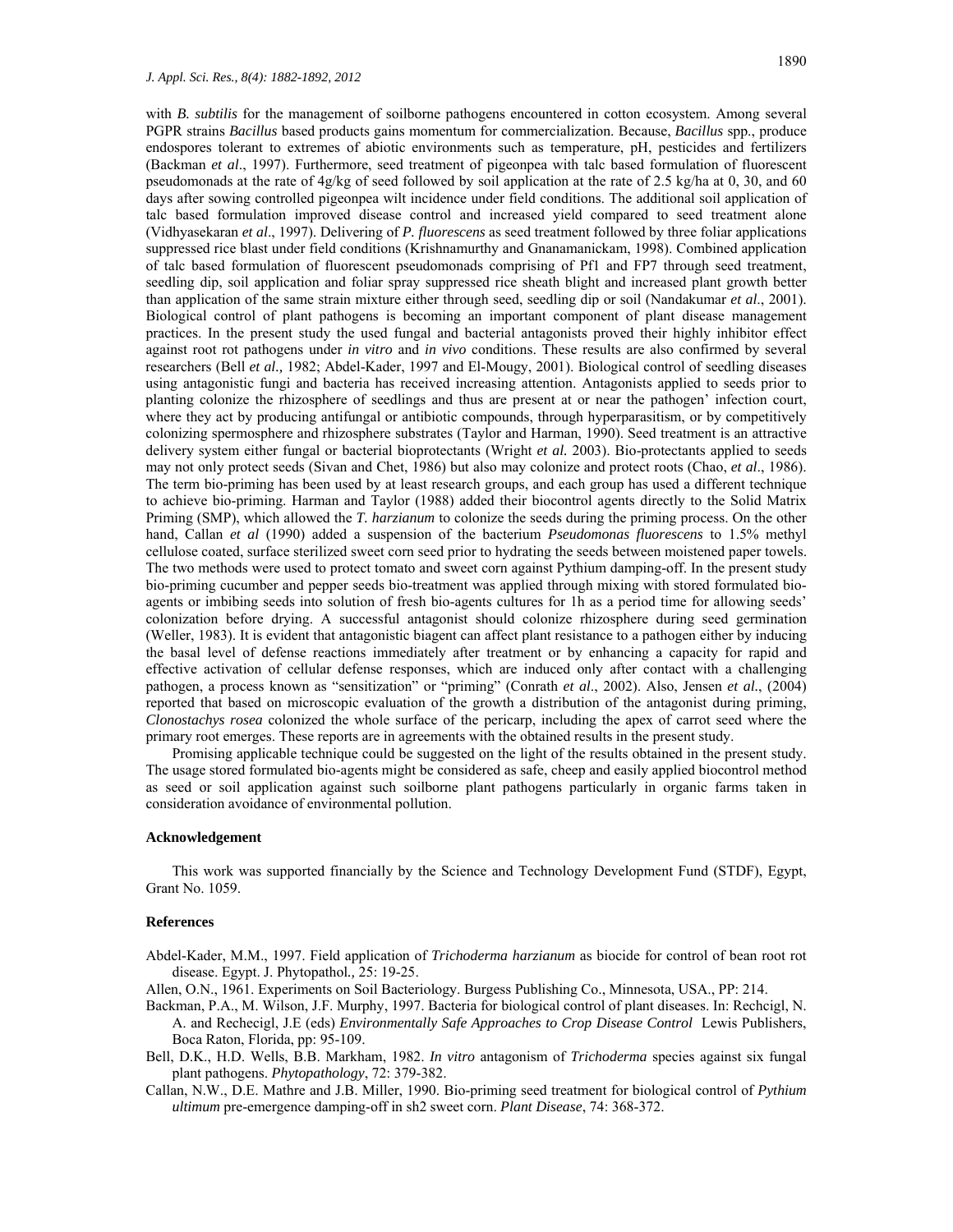- Chao, W.L., E.B. Nelson, G.E. Harman, H.C. Hoch, 1986. Colonization of the rhizosphere by biological control agents applied to seeds. *Phytopathology*, 76: 60-65.
- Chet, I., 1987. *Trichoderma*  application, mode of action, and potential as a biocontrol agent of soil borne plant pathogenic fungi. In: *Innovative Approaches to Plant Disease Control* (Chet, I. ed.), John Wiley & Sons: New York, PP: 137-160.
- Churchill, B.W., 1982. Mass production of microorganisms for biological control. In: *Biological Control of Weeds with Plant Pathogens*. Charudattan, R. and Walker, H.L. (eds.). John Wiley & Sons, New York, PP: 139-156.
- Conrath, U., C.M.J. Pieterse, B. Mauch-Mani, 2002. Priming in plant-pathogen interactions. *Trends Plant Science*, 7: 210-216.
- Cook, R.J., 2000. Advances in plant health management in the 20th century. *Annual Review of Phytopathology,*  38: 95-116.
- Elad, T., I. Chet, J. Katan, 1980. *Trichoderma harzianum* a biocontrol effective against *Sclerotium rolfsii* and *Rhizoctonia solani*. *Phytopathology*, 70: 119-121.
- El-Mougy, N.S., 2001. Field application of certain biological and chemical approaches on controlling Bean wilt disease. *Egyptian Journal of phytopathology,* 29(1): 69-78.
- El-Mougy, N.S., M.M. Abdel-Kader, F. Abdel-Kareem, E.I. Embaby, R. El-Mohamady, H. Abd El-Khair, 2011. Survey of Fungal Diseases Affecting Some Vegetable Crops and Their Rhizospheric Soilborne Microorganisms Grown under Protected Cultivation System in Egypt. Research Journal of Agriculture and Biological Sciences, 7(2): 203-211.
- Ferreira, J.H.S., F.N. Matthee, A.C. Thomas, 1991. Biological control of *Eutypa lata* on Grapevine by an antagonistic strain of *Bacillus subtilis.* Phytopathology*,* 81: 283-287.
- Hadar, Y., I. Chet, Y. Henis, 1979. Biological control of *R. solani* damping–off with wheat bran culture of *Trichoderma harzianum*. *Phytopathology*, 69: 64-68.
- Hadar, Y., G.E. Harman, A.G. Taylor, 1984. Evaluation of *Trichoderma koningii* and *T. harzianum*from New York soils for biological control of seed rot caused by *Pythium* spp. *Phytopathology*, 74: 106-110.
- Harman, G.E., A.G. Taylor, 1988. Improved seedling performance by integration of biological control agents at favorable pH levels with solid matrix priming. *Phytopathology*, 78: 520-525.
- Harman, G.E., I. Chet, R. Baker, 1980. *Trichoderma hamatum* effects on seed and seedling disease induced in Radish and pea by *Pythium* spp. or *Rhizoctonia solani*. *Phytopathology*, 70: 1167-1172.
- Harman, G.E., A.G. Taylor, T.E. Stasz, 1989. Combining effective strains of *Trichoderma harzianum* and solid matrix priming to improve biological seed treatment. *Phytopathology*, 73: 631-637.
- Jensen, B., I.M.B. Knudsen, M. Madsen, D.F. Jensen, 2004. Biopriming of infected carrot seed with an antagonist, *clonostachys rosea,* selected for control of seedborne *Alternaria* spp. *Phytopathology*, 94: 551- 560.
- Kim, D.S., R.J. Cook, D.M. Weller, 1997. *Bacillus* sp. L324-92 for biological control of three root diseases of wheat grown with reduced tillage. *Phytopathology*, 87: 551-558.
- King, E.B., J.L. Parke, 1993. Biocontrol of Aphanomyces root rot and Pythium damping –off by *Pseudomonas cepacia* AMMD on four pea cultivars. *Plant Disease*, 77: 1185-1188.
- Krishnamurthy, K., S.S. Gnanamanickam, 1998. Biological control of rice blast by *Pseudomonas fluorescens*  strain Pf7-14: Evaluation of a marker gene and formulations. *Biol. Contr.,* 13: 158-165.
- Küçük, C., H.M. Kivanc, 2005. Effect of formulation on the viability of biocontrol agent, *Trıchoderma harzıanum* conidia. *African J. Biotechnol.,* 4: 483-486.
- Latunde-Dada, A.O., 1993. Biological control of southern blight disease of tomato caused by *Sclerotium rolfsii*  with simplified mycelial formulation of *Trichoderma koningii*. *Plant Pathol*., 42: 522-529.
- Louw, H.A., D.W. Webely, 1959. The bacteriology of root region of cat plant grown under controlled pot culture conditions. J. Appl. Bacteriol.
- Lewis, J.A., 1991. Formulation and delivery system of biocontrol agents with emphasis on fungi *Beltsville symposia* in Agricultural Research. In: *The rhizosphere and plant growth* (Keister, D. L. and Cregan, P.B. eds.,) pp: 279-287.
- McLean, K.L., S.L. Dodd, B.E. Sleight, R.A. Hill, A. Stewart, 2004. Comparison of the behavior of a transformed hygromycin resistant strain of *Trichoderma atoviride* with the wild-type strain. *New Zealand Plant Protection,* 57: 72-76.
- Nakkeeran, S., K. Kavitha, S. Mathiyazhagan, W.G.D. Fernando, G. Chandrasekar, P. Renukadevi, 2004. Induced systemic resistance and plant growth promotion by *Pseudomonas chlororaphis* strain PA-23 and *Bacillus subtilis* strain CBE4 against rhizome rot of turmeric (*Curcuma longa* L.). *Can. J. Plant Pathol.,* 26: 417-418.
- Nandakumar, R., S. Babu, R. Viswanathan, J. Sheela, T. Raguchander, R. Samiyappan, 2001, A new bioformulation containing plant growth promoting rhizobacterial mixture for the management of sheath blight and enhanced grain yield in rice. *Biocontrol.,* 46: 493-510.